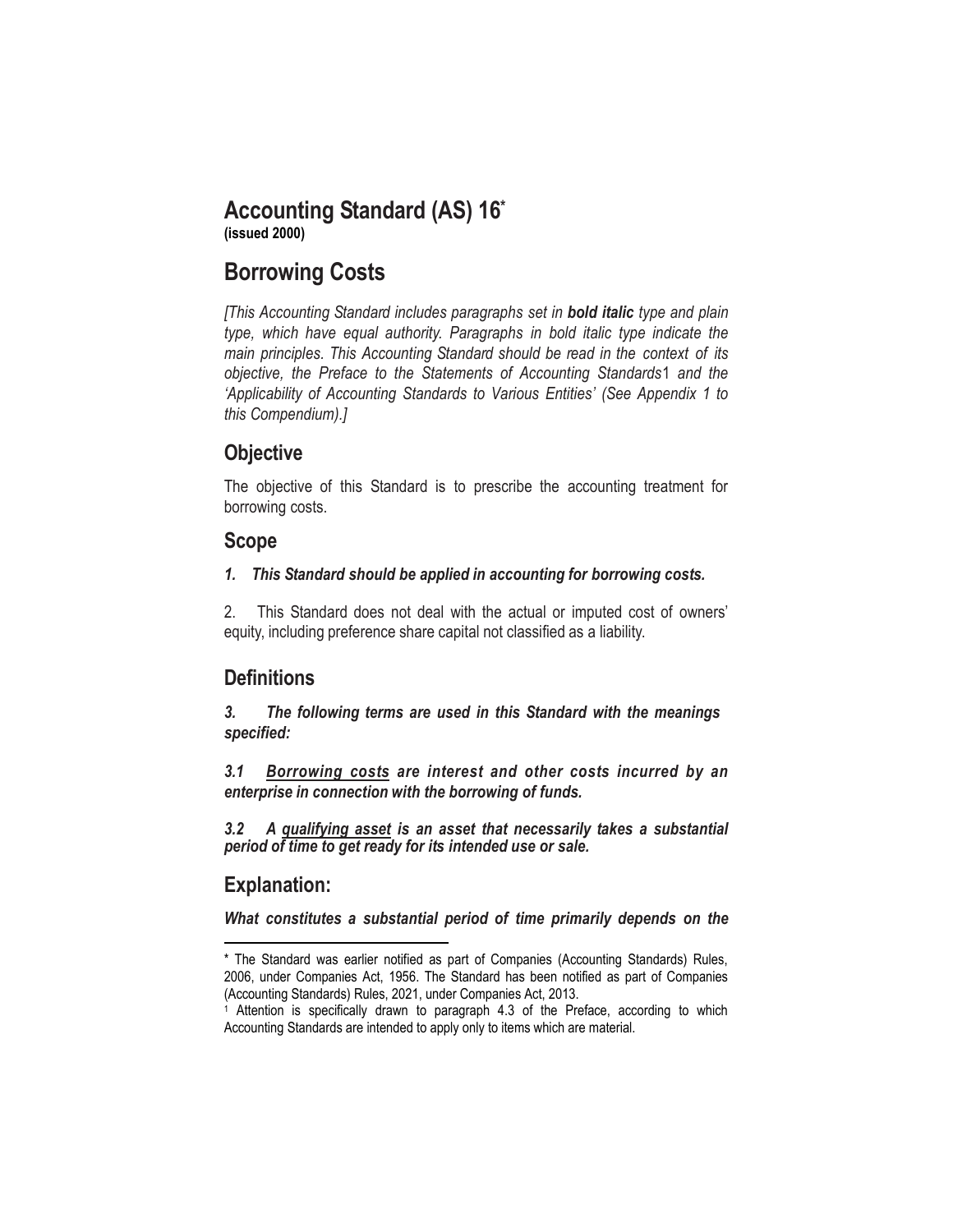*facts and circumstances of each case. However, ordinarily, a period of twelve months is considered as substantial period of time unless a shorter or longer period can be justified on the basis of facts and circumstances of the case. In estimating the period, time which an asset takes, technologically and commercially, to get it ready for its intended use or sale is considered.*

- 4. Borrowing costs may include:
	- (a) interest and commitment charges on bank borrowings and other short-term and long-term borrowings;
	- (b) amortisation of discounts or premiums relating to borrowings;
	- (c) amortisation of ancillary costs incurred in connection with the arrangement of borrowings;
	- (d) finance charges in respect of assets acquired under finance leases or under other similar arrangements; and
	- (e) exchange differences arising from foreign currency borrowings to the extent that they are regarded as an adjustment to interest costs.

## **Explanation:**

Exchange differences arising from foreign currency borrowing and considered as borrowing costs are those exchange differences which arise on the amount of principal of the foreign currency borrowings to the extent of the difference between interest on local currency borrowings and interest on foreign currency borrowings. Thus, the amount of exchange difference not exceeding the difference between interest on local currency borrowings and interest on foreign currency borrowings is considered as borrowings cost to be accounted for under this Standard and the remaining exchange difference, if any, is accounted for under AS 11, *The Effect of Changes in Foreign Exchange Rates*. For this purpose, the interest rate for the local currency borrowings is considered as that rate at which the enterprise would have raised the borrowings locally had the enterprise not decided to raise the foreign currency borrowings.

The application of this explanation is illustrated in the Illustration attached to the Standard.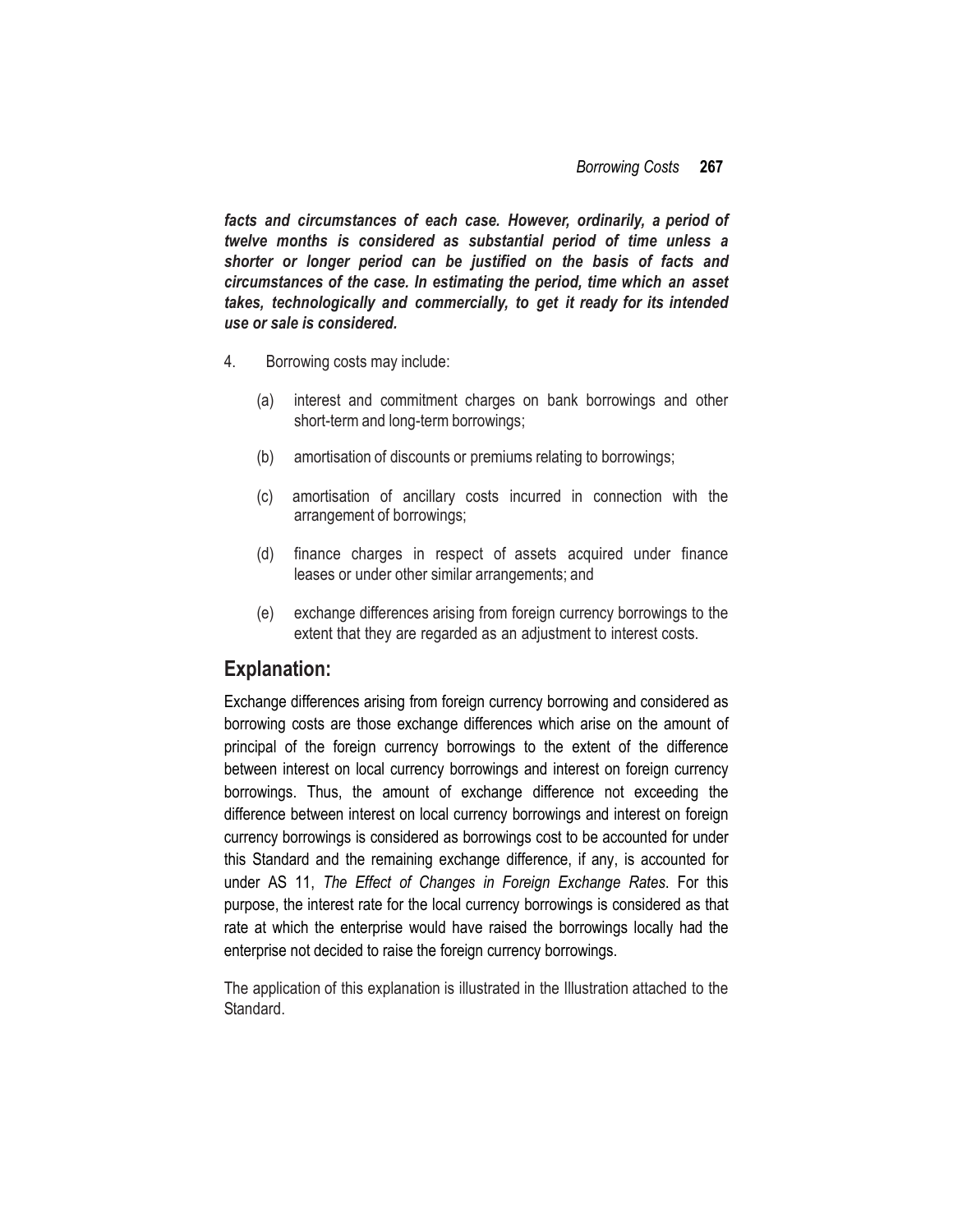### **268** *AS 16 (issued 2000)*

5. Examples of qualifying assets are manufacturing plants, power generation facilities, inventories that require a substantial period of time to bring them to a saleable condition, and investment properties. Other investments, and those inventories that are routinely manufactured or otherwise produced in large quantities on a repetitive basis over a short period of time, are not qualifying assets. Assets that are ready for their intended use or sale when acquired also are not qualifying assets.

## **Recognition**

*6. Borrowing costs that are directly attributable to the acquisition, construction or production of a qualifying asset should be capitalised as part of the cost of that asset. The amount of borrowing costs eligible for capitalisation should be determined in accordance with this Standard. Other borrowing costs should be recognised as an expense in the period in which they are incurred.*

7. Borrowing costs are capitalised as part of the cost of a qualifying asset when it is probable that they will result in future economic benefits to the enterprise and the costs can be measured reliably. Other borrowing costs are recognised as an expense in the period in which they are incurred.

# **Borrowing Costs Eligible for Capitalisation**

8. The borrowing costs that are directly attributable to the acquisition, construction or production of a qualifying asset are those borrowing costs that would have been avoided if the expenditure on the qualifying asset had not been made. When an enterprise borrows funds specifically for the purpose of obtaining a particular qualifying asset, the borrowing costs that directly relate to that qualifying asset can be readily identified.

9. It may be difficult to identify a direct relationship between particular borrowings and a qualifying asset and to determine the borrowings that could otherwise have been avoided. Such a difficulty occurs, for example, when the financing activity of an enterprise is co-ordinated centrally or when a range of debt instruments are used to borrow funds at varying rates of interest and such borrowings are not readily identifiable with a specific qualifying asset. As a result, the determination of the amount of borrowing costs that are directly attributable to the acquisition, construction or production of a qualifying asset is often difficult and the exercise of judgement is required.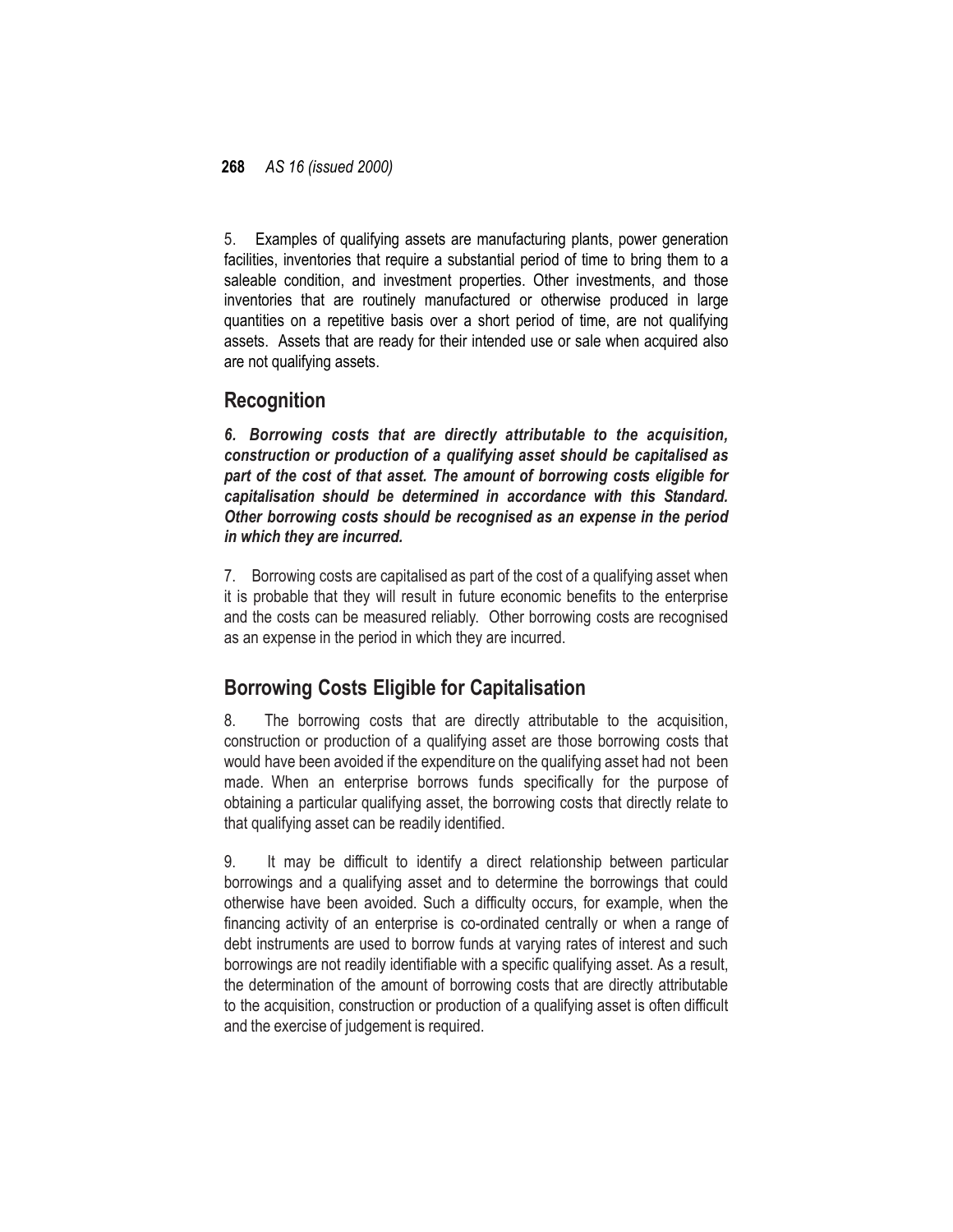*10. To the extent that funds are borrowed specifically for the purpose of obtaining a qualifying asset, the amount of borrowing costs eligible for capitalisation on that asset should be determined as the actual borrowing costs incurred on that borrowing during the period less any income on the temporary investment of those borrowings.*

11. The financing arrangements for a qualifying asset may result in an enterprise obtaining borrowed funds and incurring associated borrowing costs before some or all of the funds are used for expenditure on the qualifying asset. In such circumstances, the funds are often temporarily invested pending their expenditure on the qualifying asset. In determining the amount of borrowing costs eligible for capitalisation during a period, any income earned on the temporary investment of those borrowings is deducted from the borrowing costs incurred.

*12. To the extent that funds are borrowed generally and used for the purpose of obtaining a qualifying asset, the amount of borrowing costs eligible for capitalisation should be determined by applying a capitalisation rate to the expenditure on that asset. The capitalisation rate should be the weighted average of the borrowing costs applicable to the borrowings of the enterprise that are outstanding during the period, other than borrowings made specifically for the purpose of obtaining a qualifying asset. The amount of borrowing costs capitalised during a period should not exceed the amount of borrowing costs incurred during that period.*

# **Excess of the Carrying Amount of the Qualifying Asset over Recoverable Amount**

13. When the carrying amount or the expected ultimate cost of the qualifying asset exceeds its recoverable amount or net realisable value, the carrying amount is written down or written off in accordance with the requirements of other Accounting Standards. In certain circumstances, the amount of the write-down or write-off is written back in accordance with those other Accounting Standards.

## **Commencement of Capitalisation**

*14. The capitalisation of borrowing costs as part of the cost of a qualifying*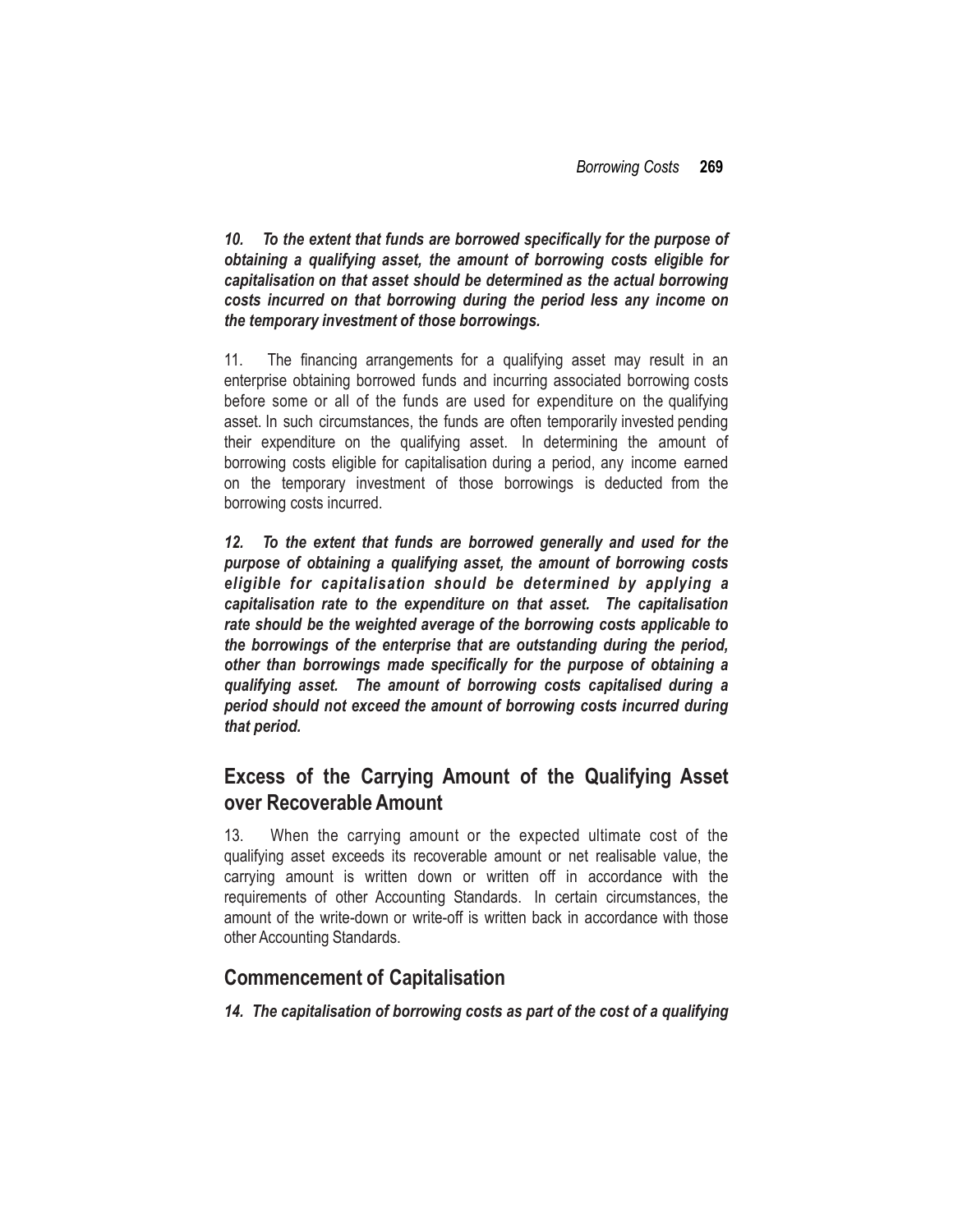#### **270** *AS 16 (issued 2000)*

*asset should commence when all the following conditions are satisfied:*

- *(a) expenditure for the acquisition, construction or production of a qualifying asset is being incurred;*
- *(b) borrowing costs are being incurred; and*
- *(c) activities that are necessary to prepare the asset for its intended use or sale are in progress.*

15. Expenditure on a qualifying asset includes only such expenditure that has resulted in payments of cash, transfers of other assets or the assumption of interest-bearing liabilities. Expenditure is reduced by any progress payments received and grants received in connection with the asset (see Accounting Standard 12, *Accounting for Government Grants*). The average carrying amount of the asset during a period, including borrowing costs previously capitalised, is normally a reasonable approximation of the expenditure to which the capitalisation rate is applied in that period.

16. The activities necessary to prepare the asset for its intended use or sale encompass more than the physical construction of the asset. They include technical and administrative work prior to the commencement of physical construction, such as the activities associated with obtaining permits prior to the commencement of the physical construction. However, such activities exclude the holding of an asset when no production or development that changes the asset's condition is taking place. For example, borrowing costs incurred while land is under development are capitalised during the period in which activities related to the development are being undertaken. However, borrowing costs incurred while land acquired for building purposes is held without any associated development activity do not qualify for capitalisation.

## **Suspension of Capitalisation**

### *17. Capitalisation of borrowing costs should be suspended during extended periods in which active development is interrupted.*

18. Borrowing costs may be incurred during an extended period in which the activities necessary to prepare an asset for its intended use or sale are interrupted. Such costs are costs of holding partially completed assets and do not qualify for capitalisation. However, capitalisation of borrowing costs is not normally suspended during a period when substantial technical and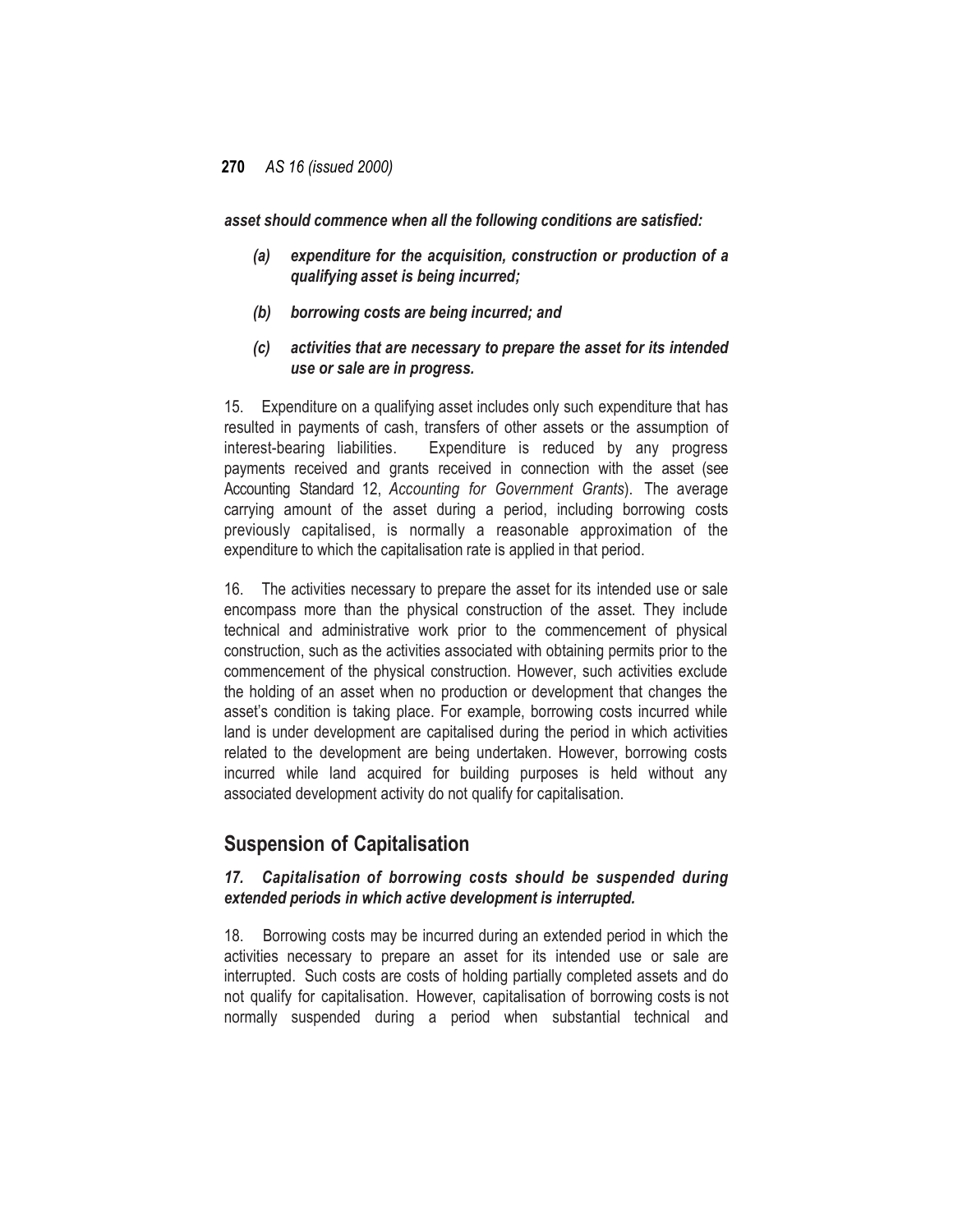administrative work is being carried out. Capitalisation of borrowing costs is also not suspended when a temporary delay is a necessary part of the process of getting an asset ready for its intended use or sale. For example, capitalisation continues during the extended period needed for inventories to mature or the extended period during which high water levels delay construction of a bridge, if such high water levels are common during the construction period in the geographic region involved.

## **Cessation of Capitalisation**

### *19. Capitalisation of borrowing costs should cease when substantially all the activities necessary to prepare the qualifying asset for its intended use or sale are complete.*

20. An asset is normally ready for its intended use or sale when its physical construction or production is complete even though routine administrative work might still continue. If minor modifications, such as the decoration of a property to the user's specification, are all that are outstanding, this indicates that substantially all the activities are complete.

*21. When the construction of a qualifying asset is completed in parts and a completed part is capable of being used while construction continues for the other parts, capitalisation of borrowing costs in relation to a part should cease when substantially all the activities necessary to prepare that part for its intended use or sale are complete.*

22. A business park comprising several buildings, each of which can be used individually, is an example of a qualifying asset for which each part is capable of being used while construction continues for the other parts. An example of a qualifying asset that needs to be complete before any part can be used is an industrial plant involving several processes which are carried out in sequence at different parts of the plant within the same site, such as a steel mill.

## **Disclosure**

*23. The financial statements should disclose:*

- *(a) the accounting policy adopted for borrowing costs; and*
- *(b) the amount of borrowing costs capitalised during the period.*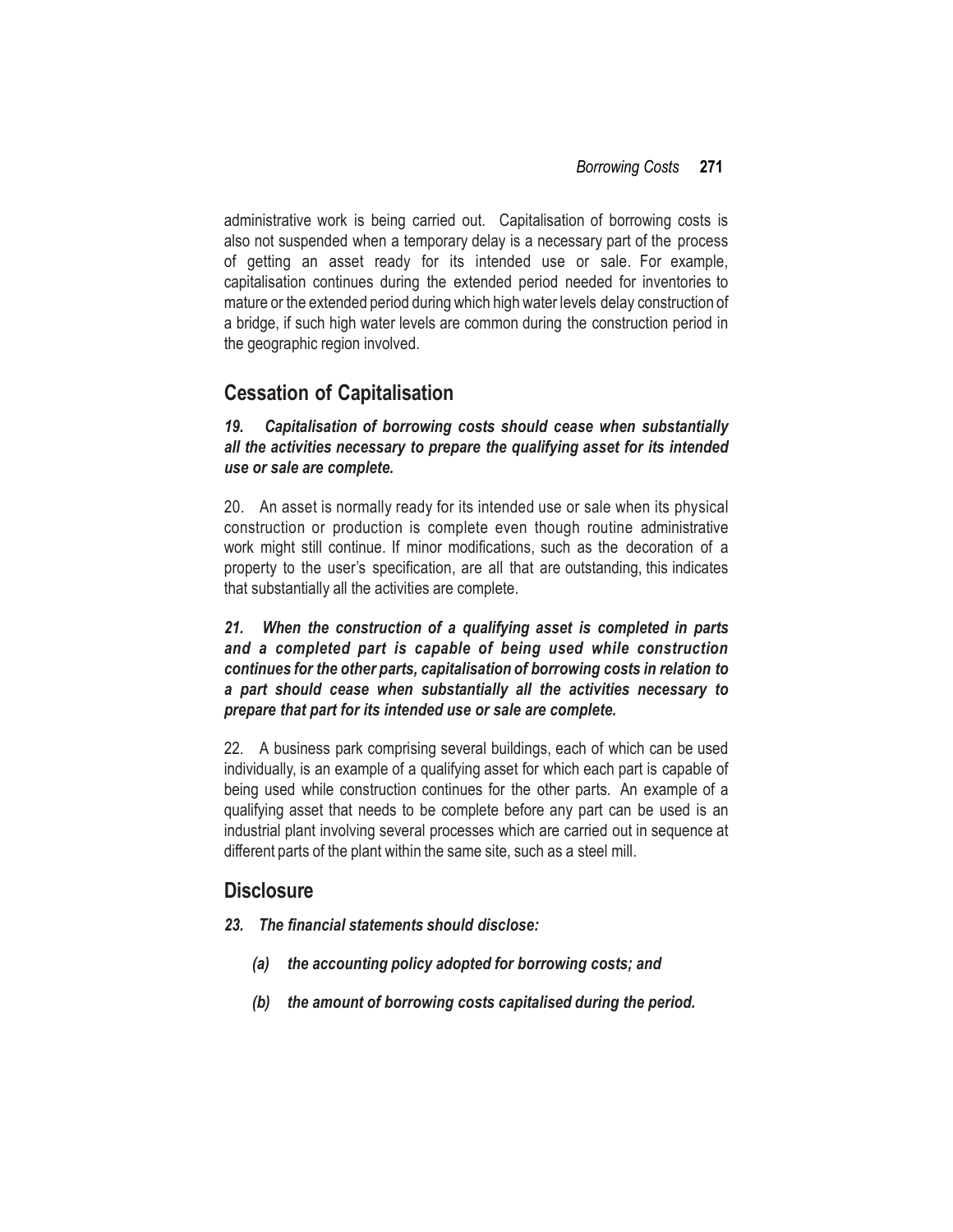#### **272** *AS 16 (issued 2000)*

## **Illustration**

Note: This illustration does not form part of the Accounting Standard. Its purpose is to assist in clarifying the meaning of paragraph 4(e) of the Standard.

### **Facts:**

XYZ Ltd. has taken a loan of USD 10,000 on April 1, 20X3, for a specific project at an interest rate of 5% p.a., payable annually. On April 1, 20X3, the exchange rate between the currencies was Rs. 45 per USD. The exchange rate, as at March 31, 20X4, is Rs. 48 per USD. The corresponding amount could have been borrowed by XYZ Ltd. in local currency at an interest rate of 11 per cent annum as on April 1, 20X3.

The following computation would be made to determine the amount of borrowing costs for the purposes of paragraph 4(e) of AS 16:

- (i) Interest for the period = USD 10,000  $\times$  5%  $\times$  Rs. 48/USD = Rs. 24,000.
- (ii) Increase in the liability towards the principal amount = USD 10,000  $\times$  $(48-45)$  = Rs. 30,000.
- (iii) Interest that would have resulted if the loan was taken in Indian currency = USD 10,000  $\times$  45  $\times$  11% = Rs, 49,500.
- (iv) Difference between interest on local currency borrowing and foreign currency borrowing = Rs. 49,500 – Rs. 24,000 = Rs. 25,500.

Therefore, out of Rs. 30,000 increase in the liability towards principal amount, only Rs. 25,500 will be considered as the borrowing cost. Thus, total borrowing cost would be Rs. 49,500 being the aggregate of interest of Rs. 24,000 on foreign currency borrowings [covered by paragraph 4(a) of AS 16] plus the exchange difference to the extent of difference between interest on local currency borrowing and interest on foreign currency borrowing of Rs. 25,500. Thus, Rs. 49,500 would be considered as the borrowing cost to be accounted for as per AS 16 and the remaining Rs. 4,500 would be considered as the exchange difference to be accounted for as per Accounting Standard (AS) 11, *The Effects of Changes in Foreign Exchange Rates.*